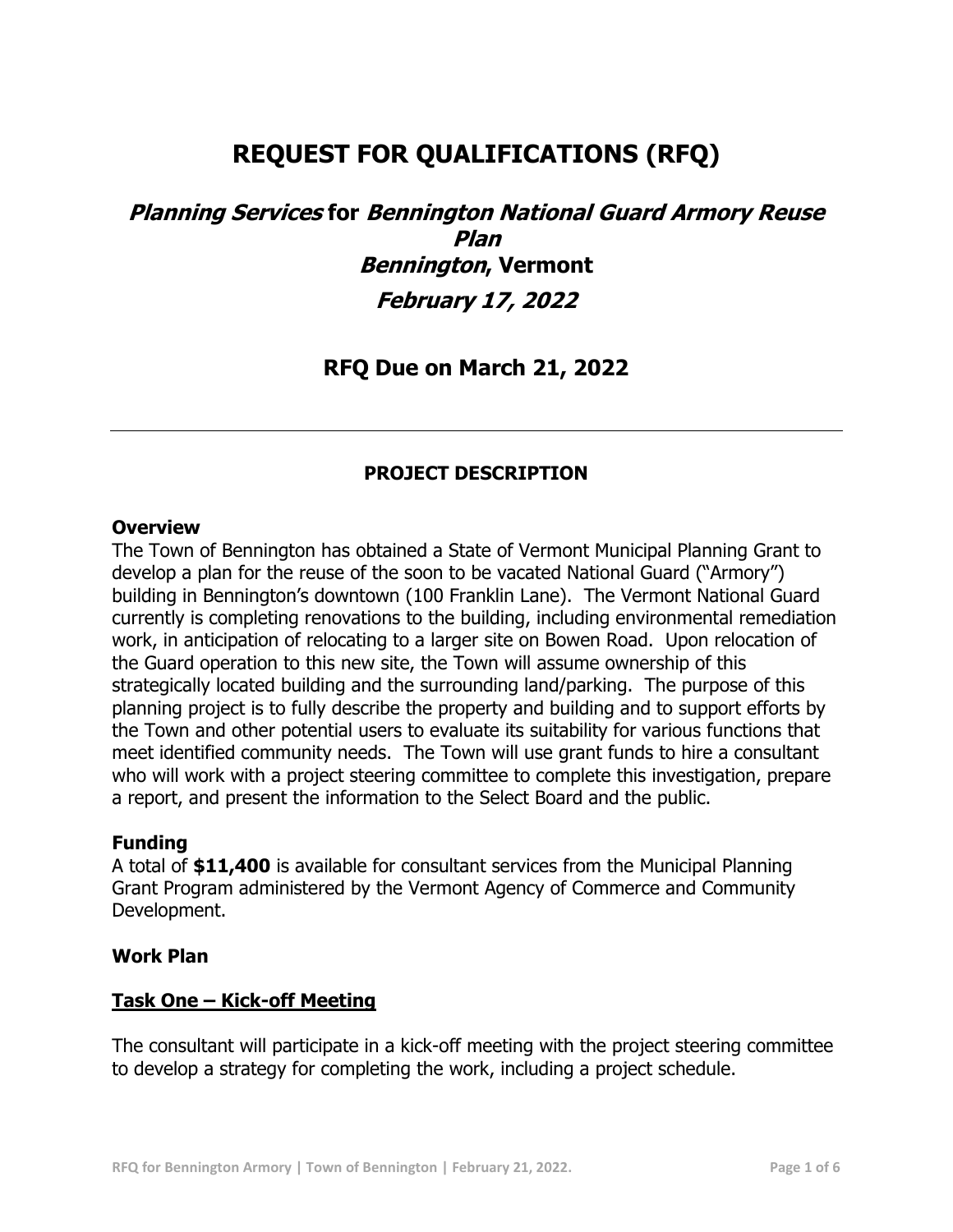## **Task Two – Meet with VT National Guard**

The consultant will meet with the VT National Guard to obtain relevant building Information.

## **Task Three – Building and Site Description and Analysis/Report**

The consultant will develop a Building and Site Description and Analysis Report. The report will include an inventory and analysis of existing conditions in and adjacent to the study area. The building and grounds will be described based upon both a detailed inspection and incorporation of available information from the Vermont National Guard. The size, location, accessibility, and other features of each separate space within the building will be described and illustrated with photographs, as will the surrounding landscaped area, parking facilities, exterior lighting, and other site attributes.

The report will also include existing and planned, or potential, land uses in the immediate vicinity of the Armory documented with maps and photographs. The relationship of the subject property to existing roadways, lanes, sidewalks and other pedestrian connections, and landscaped areas and parks will be detailed on maps of the area and supported by physical descriptions.

All public infrastructure available at the site (water, sewer, stormwater, electricity, internet) will be documented in the report. In addition, estimated building utility and maintenance costs will be investigated and included in the report.

Environmental remediation work completed by the Vermont National Guard will be documented and any outstanding issues that may affect reuse will be noted in the report.

## **Task Four – Review Building and Site Description and Analysis/Report with Town Staff and Steering Committee**

The consultant will review the report with Town staff and project steering committee.

## **Task Five – Stakeholder Outreach and Analysis of Municipal/Community Needs – Report on Outreach/Community Need Findings**

Review and Analysis of Existing Planning Materials: The Town of Bennington has completed previous planning studies that consider local needs that may be addressed by resources available at the Armory site. Documents to be reviewed will include, but may not be limited to:

- Bennington Town Plan
- Bennington Downtown Area Wide Plan
- Southern Vermont Comprehensive Economic Development Strategy (SoVT CEDS)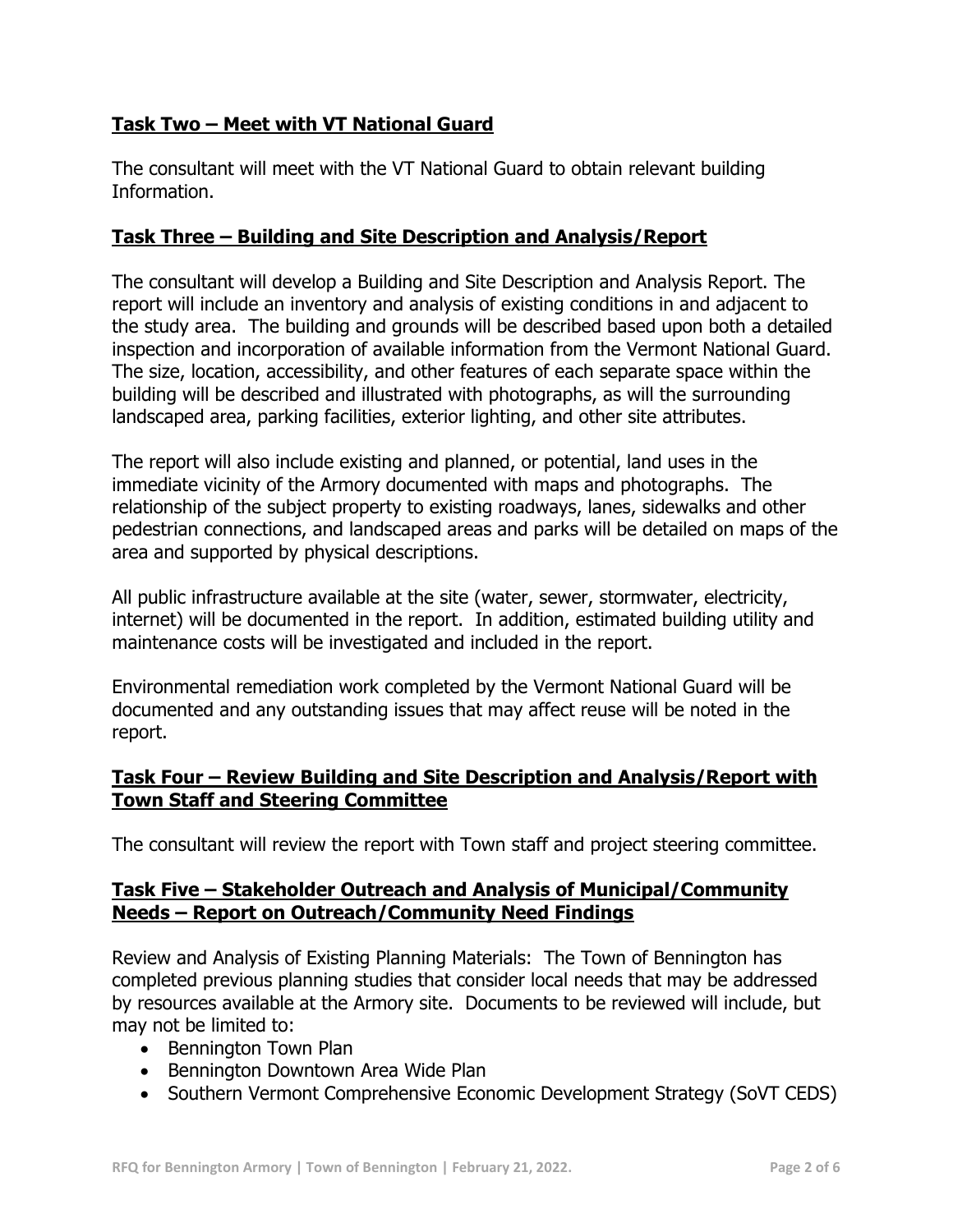- Bennington Park and Open Space Report
- Bennington County Cultural Plan
- Access to Recreational Resources (regional BCRC study)

Similar Reuse Initiatives: The consultant will document reuse efforts and successes at other similar downtown facilities (including, for example, the Hoosick Falls, NY Armory building). The range of implemented reuse activities will be presented along with notable challenges and ideas gleaned from owners/operators of those facilities.

Stakeholder Input: The Town of Bennington, as the future owner of the Armory property, is the principal stakeholder so the consultant will meet with key staff in each department to assess existing unmet needs and/or opportunities that might be presented by space at the new building. The consultant also will meet separately with groups and organizations, identified with assistance from town staff, who may have an interest in utilizing facilities in the building. Community stakeholders include: The Berkshire Y (recreation), indoor youth sports teams/leagues, arts and entertainment interests, Bennington College, Southwestern Vermont Medical Center, the Bennington Redevelopment Group (potential uses supporting future development at the adjacent "Putnam Block"), and others.

The consultant shall prepare a report on its findings regarding community outreach and community needs.

## **Task Six – Review Community Outreach/Needs Report with Town Staff and Steering Committee**

The consultant will review the report with Town staff and project steering committee.

### **Task Seven – Draft National Guard Armory Reuse Plan**

The consultant will develop a draft National Guard Armory Reuse Plan in close consultation and coordination with the project steering committee. The Plan will include all inventory information, reuse ideas and community priorities, suggested physical modifications/additions, and an overview of operation and facility management considerations, etc.

## **Task Eight - Review Draft Plan with Town Staff and Project Steering Committee – Organize and Hold Public Meeting**

The consultant will review the draft plan with Town staff and the project steering committee and organize and hold a public meeting regarding the draft plan.

### **Task Nine – Complete Final National Guard Armory Reuse Plan**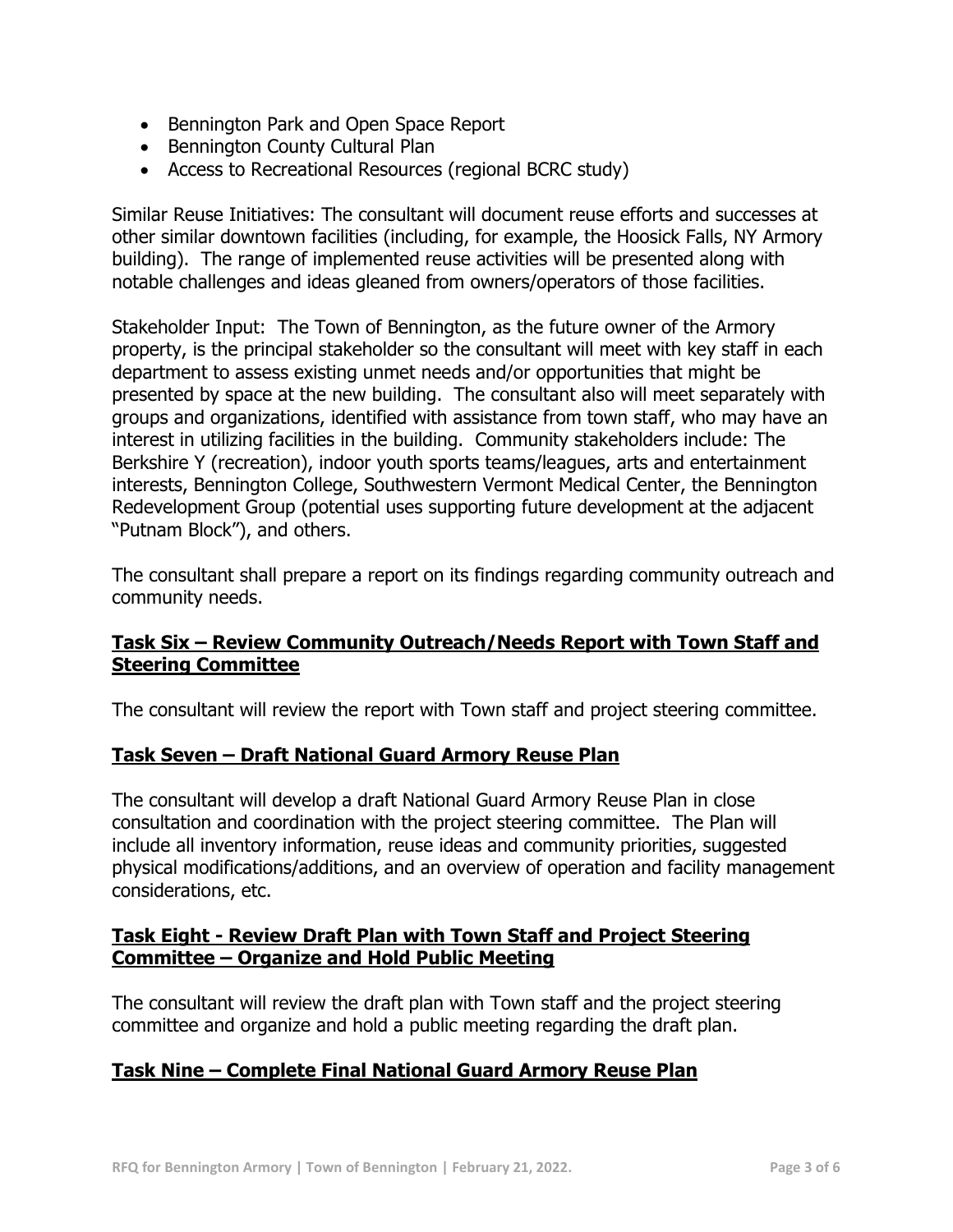Based upon feedback from the project steering committee and from that received at a public meeting in Task Five, the consultant will revise the draft Plan and produce a final National Guard Armory Reuse Plan.

## **Task Ten – Present Final Plan to Planning Commission and Select Board**

The consultant will present the final plan to the Planning Commission and Select Board.

### **Timeframe**

Project Start Date: No later than May 15, 2022 Submission of Draft Reuse Plan: No later than November 30, 2022 Project Completion Date – Presentation of Final Reuse Plan: No later than February 1, 2023

## **Deliverables**

Building and Site Description and Analysis/Report Community Outreach/Need Report Draft National Guard Armory Reuse Plan Final National Guard Armory Reuse Plan

## **SUBMISSION REQUIREMENTS**

All responses to the RFQ shall include the following information:

- 1. **Cover Letter** A letter of interest for the project.
- 2. **Statement of Qualifications and Staffing** Provide a qualifications profile of the lead consultant and sub-consultants, including indication of the lead consultant, the proposed role of each consultant on the team. Also provide detailed information on each consultant, including the name of the firm, year established, and contact information.
- 3. **Summaries of relevant projects** Describe relevant experience on similar projects for each firm and list the work experience of the individuals expected to be involved in the project. Include a minimum of three (3) professional references for whom a similar project has been completed within the last ten (10) years.
- 4. **Page Limit**  The proposal, encompassing items 1-3 above, shall not exceed ten (10) total pages including cover letter, project lists and contacts.

All information submitted becomes the property of the Town of Bennington upon submission. The Town of Bennington reserves the right to issue supplemental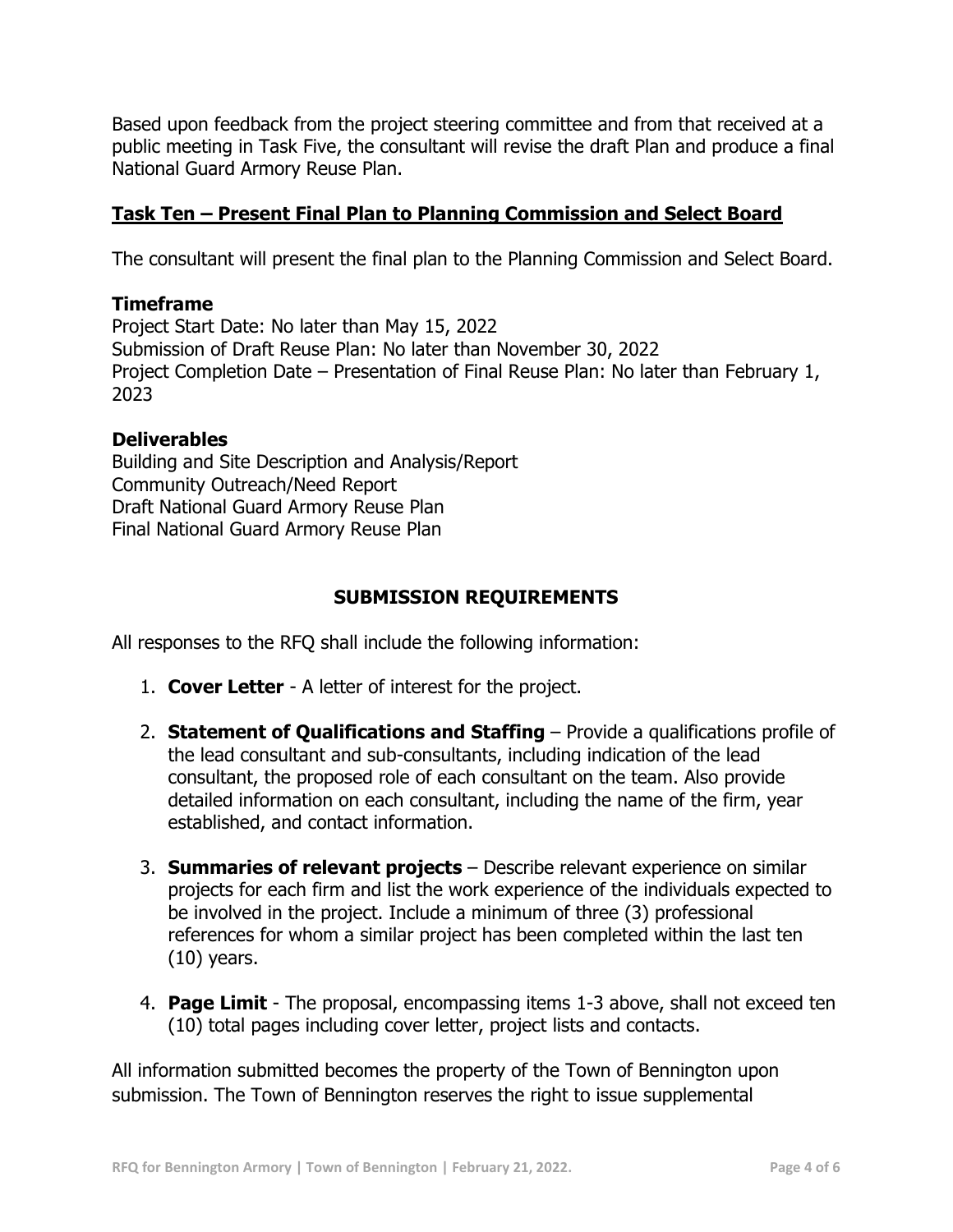information or guidelines relating to the RFQ as well as to make modifications to the RFQ or withdraw the RFQ.

## **Submission Requirements**

Respondents should submit one (1) digital copy (PDF) and five (5) printed copies of the proposal by **March 21, 2022,** to:

## **Municipality/Local Project Manager Contact Information**

Town of Bennington Daniel Monks, Assistant Town Manager 205 South Street - P.O Box 469 Bennington, VT 05201 802-442-1037 [dmonks@benningtonvt.org](mailto:dmonks@benningtonvt.org)

Please expect a confirmation email upon receipt of the qualifications by Daniel Monks, Town of Bennington Assistant Town Manager.

If you have any questions about this project or the RFQ, please address them in writing via email to Daniel Monks, Assistant Town Manager, at: [dmonks@benningtonvt.org.](mailto:dmonks@benningtonvt.org)

## **Selection Process**

Qualifications will be reviewed by a selection committee comprised of representatives from the Town of Bennington Planning Department, Community Development Department, and Facilities Department. A consultant or short-list of consultants will be selected to submit detailed proposal(s) for the project with a project approach, scope of services, schedule, and budget with details on staffing, hourly costs and overhead. Proposals will be presented by the consultants at interviews if deemed necessary.

## **RFQ Schedule Summary:**

Qualifications due **March 21, 2022**. Consultant(s) selected for submission of proposal(s) on or before **April 5, 2022**. Proposals requested from consultant(s) due **April 20, 2022**. Interviews, if necessary, on or before **April 25, 2022**. Consultant selection by **May 1, 2022**. Project work to begin on or before **May 15, 2022**. Complete project on or before **February 1, 2023**.

## **Evaluation of Qualifications**

Respondents will be evaluated according to the following factors:

- 1. Consultant Qualifications 85%
	- a. Experience with similar projects (reuse studies of historic properties, in particular).